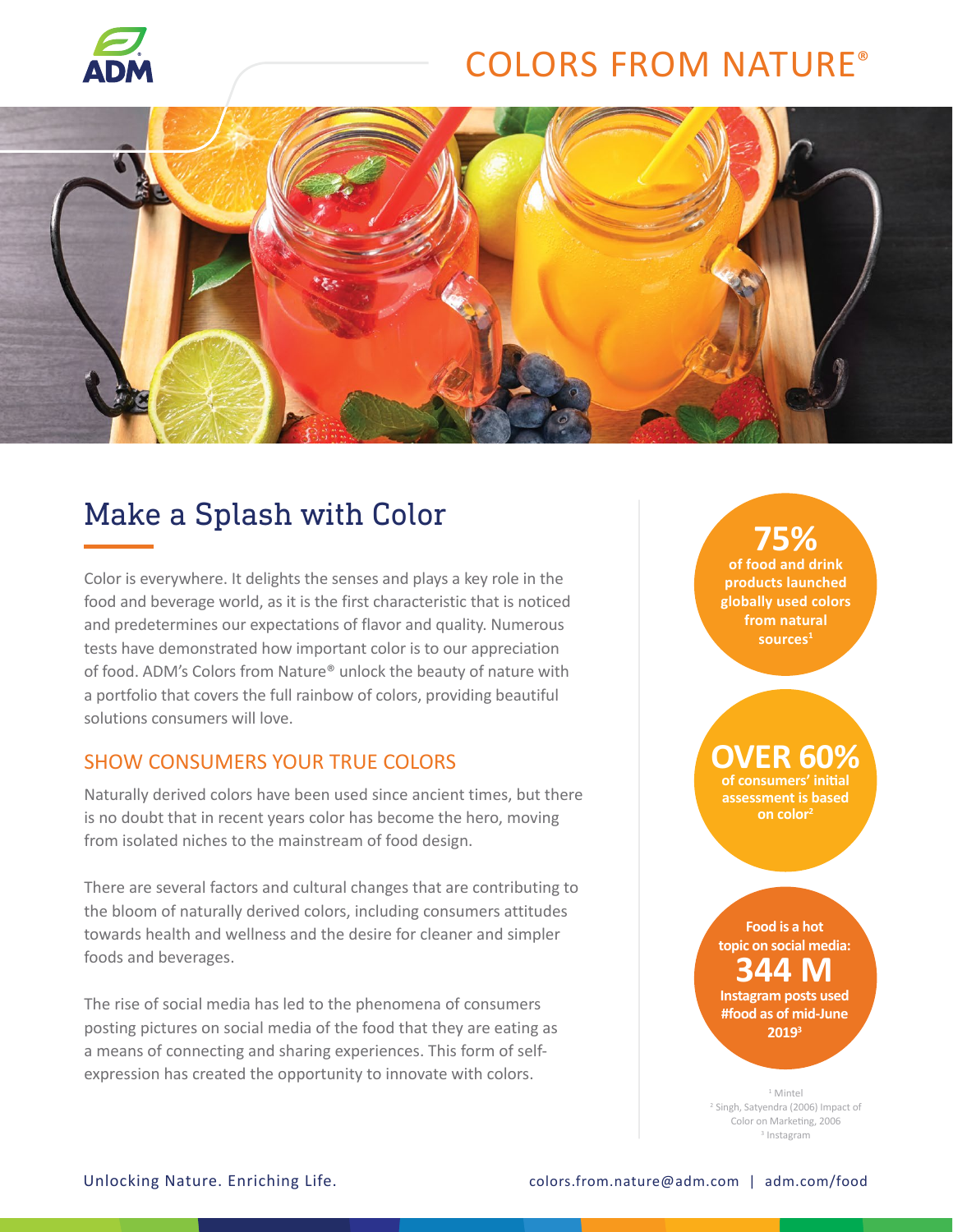

# COLORS FROM NATURE®



#### **TAP INTO OUR SOPHISTICATED CAPABILITIES:**

- Global sourcing and production
- Extraction, concentration and blending expertise
- Supply chain reliability
- Rich heritage of more than 115 years working with natural ingredients

## Why ADM? Your Edge in Naturally Sourced Color Solutions

Our technical ingenuity, insight, formulation and application know-how all strengthen our complete portfolio of Colors from Nature®. We're backed by a world-class supply chain to help you get to market faster with delicious and visually appealing foods and drinks that consumers prefer.

We unlock the beauty of nature to bring you the full rainbow of colors, providing beautiful solutions consumers will love across all applications spaces.

How? We start with nature and globally source fruits, plants, and vegetables; our technical ingenuity and formulation know-how develops stable, and vibrant color solutions to meet your needs.

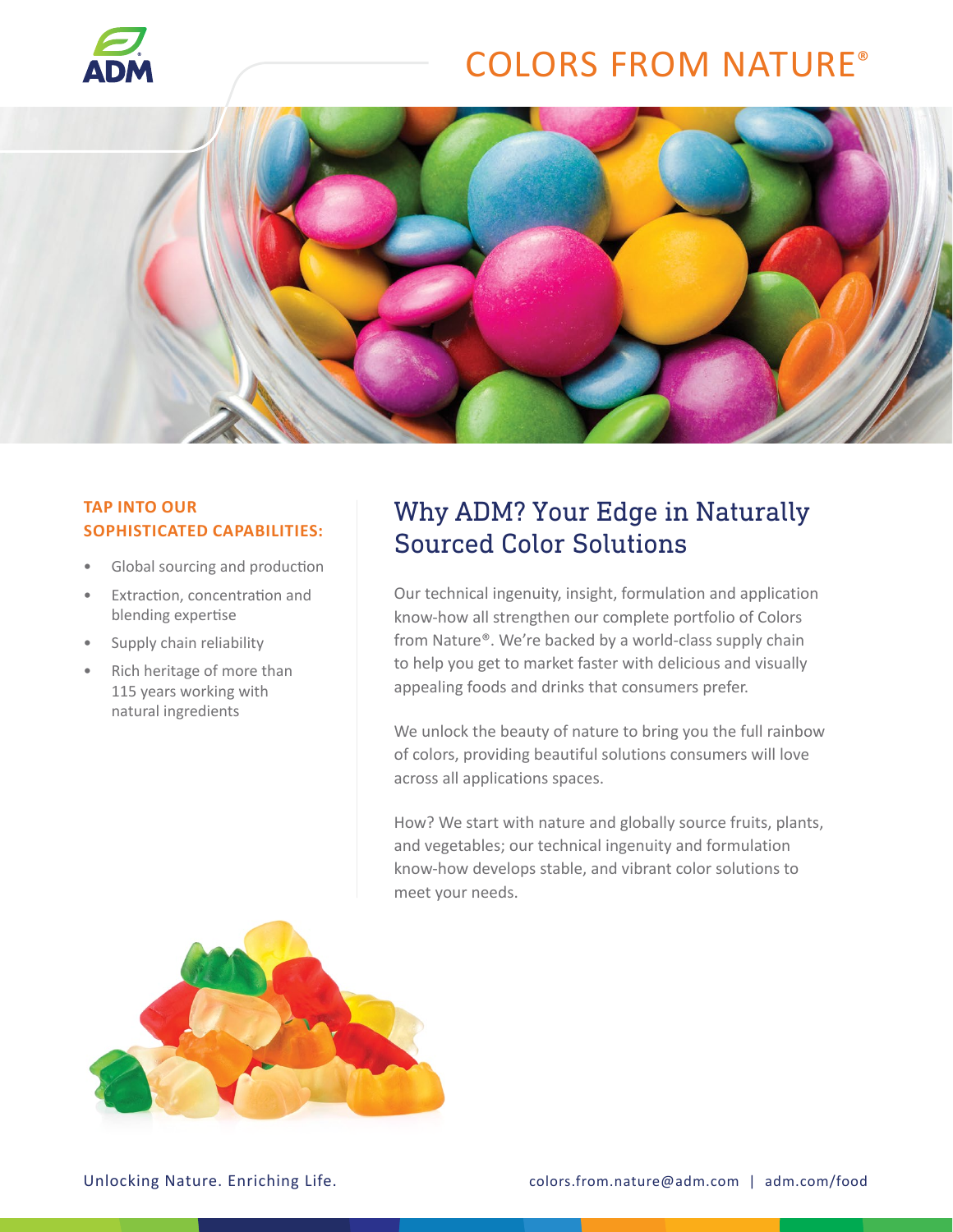

# COLORS FROM NATURE®



We support developers with an ever-expanding portfolio of on-trend Colors from Nature®. Something seasonal? No problem.

Something new? We're on it.

We work with you to create fresh, colorful creations consumers will crave today and tomorrow.

## COLORFUL CHOICES More Applications, More Benefits



At ADM, we understand the importance of and what it takes to create consumer-preferred drinking and eating experiences. This understanding includes deep knowledge of the role and importance color plays in our daily food and drink choices.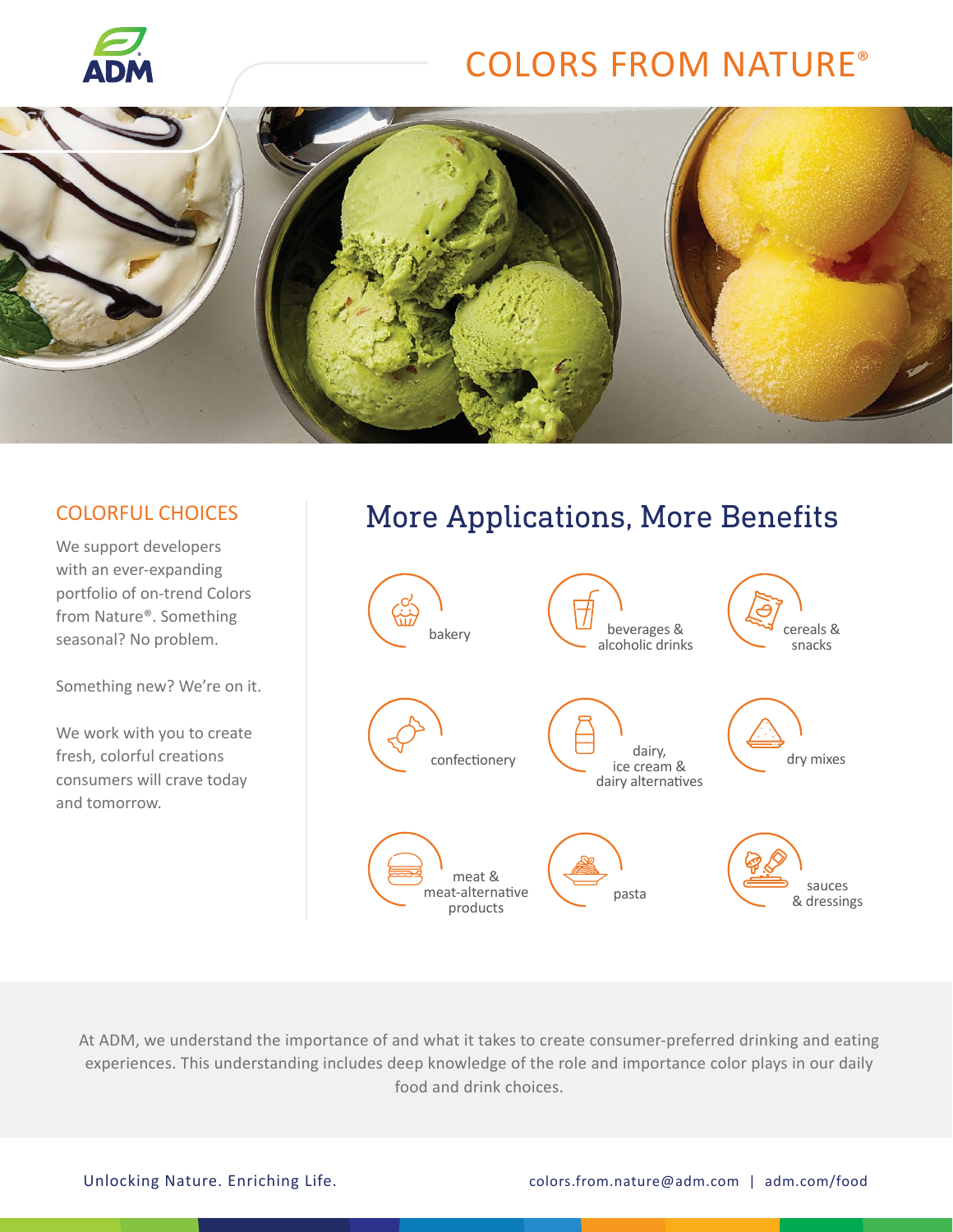

## A Rainbow of Possibilities **Our color offerings can satisfy a range of**

Working with naturally-derived colors is not an easy task. There are many things to consider such as pH, light and packaging, temperature and processing conditions, base colors, chemical interactions with other ingredients and shelf life, to name just a few.

Our experts understand what it takes to leverage naturally derived ingredients to design unique, cost-effective, consumer-preferred solutions for your color challenges and opportunities.

**cultural and regulatory needs including:**

- Kosher
- Halal
- **Organic**
- Organic Compliant
- Vegan
- Non-GMO\*

### Our color solutions are available in a variety of formats and delivery systems:

| <b>Blends</b>        | <b>Oil Soluble</b> | <b>Dispersions</b>               |
|----------------------|--------------------|----------------------------------|
| <b>Liquid</b>        | <b>Emulsions</b>   | <b>Micronized Colors</b>         |
| <b>Powder</b>        |                    | <b>Organic Colors-</b>           |
| <b>Water Soluble</b> |                    | <b>Certified &amp; Compliant</b> |

\*Contact ADM about additional options, certifications, regulations and tailored solutions.